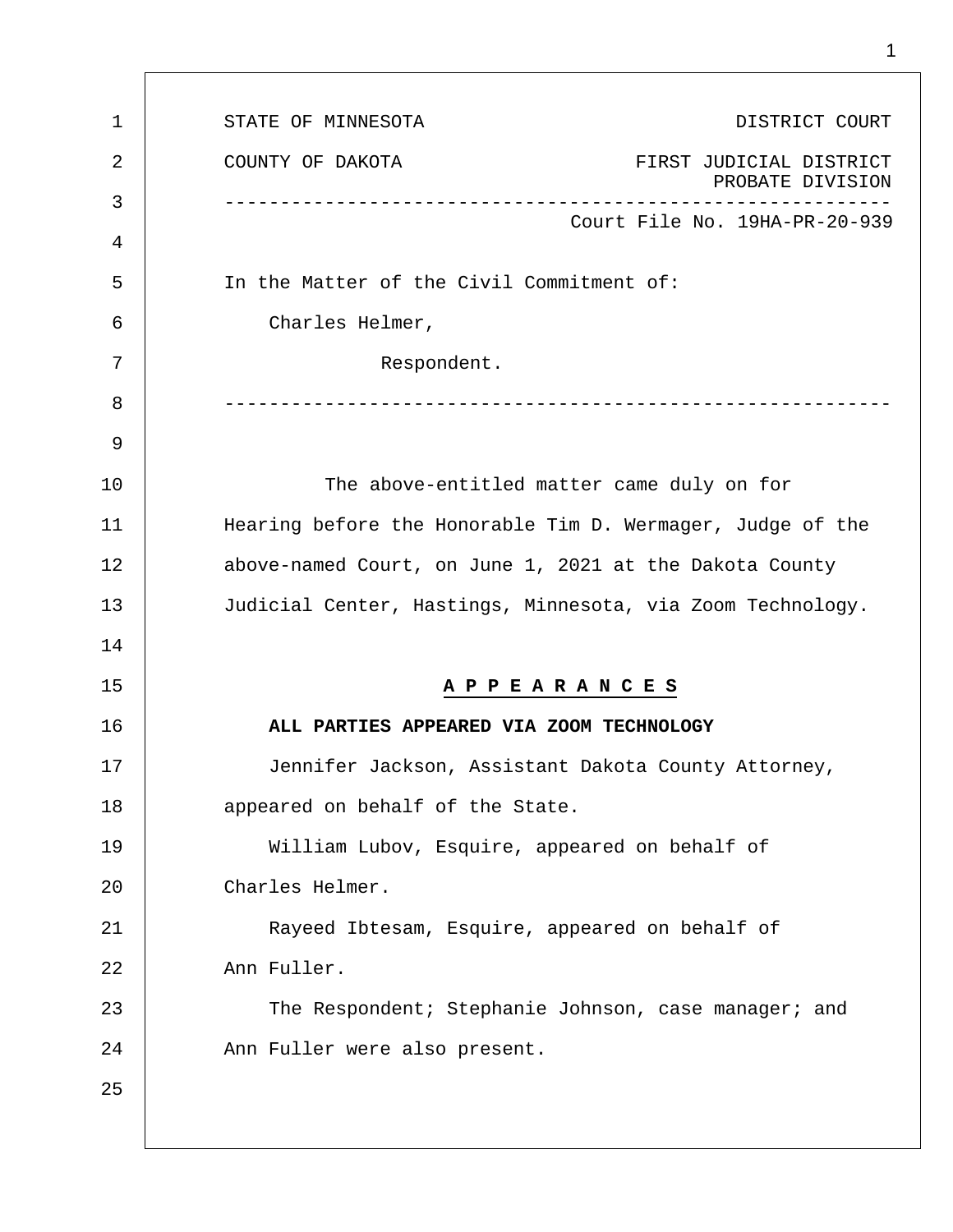1  $\overline{a}$ 3 4 5 6 7 8 9 10 11 12 13 14 15 16 17 18 19  $20^{\circ}$ 21 22 23 24 25 (This hearing is being held during the COVID-19 pandemic restrictions and is subject to the limitations of remote technology including, but not limited to, cell phone/computer wi-fi/data connection, signal reception, video/audio signal interference, signal interruptions, and other restrictions and limitations associated with remote court hearings via telephone/cell phone/speakerphone and/or videoconferencing.) (Whereupon, the following proceedings were duly had:) THE COURT: This is the matter of Charles Helmer, File PR-20-939. Appearances are Jennifer Jackson, Assistant Dakota County Attorney; Stephanie Johnson, Mental Health Resources; William Lubov, attorney for Mr. Helmer; Rayeed Wendt Ibtesam, attorney for Ann Fuller, who has filed a motion as an interested party. And it's my understanding Ms. Fuller is Mr. Helmer's mother, is that correct, Mr. Ibtesam? MR. IBTESAM: That is correct, your Honor. THE COURT: All right. This matter is scheduled this morning for a review hearing as well as a motion hearing. We'll address the motion hearing first. MR. LUBOV: Your Honor, I'd like to provide the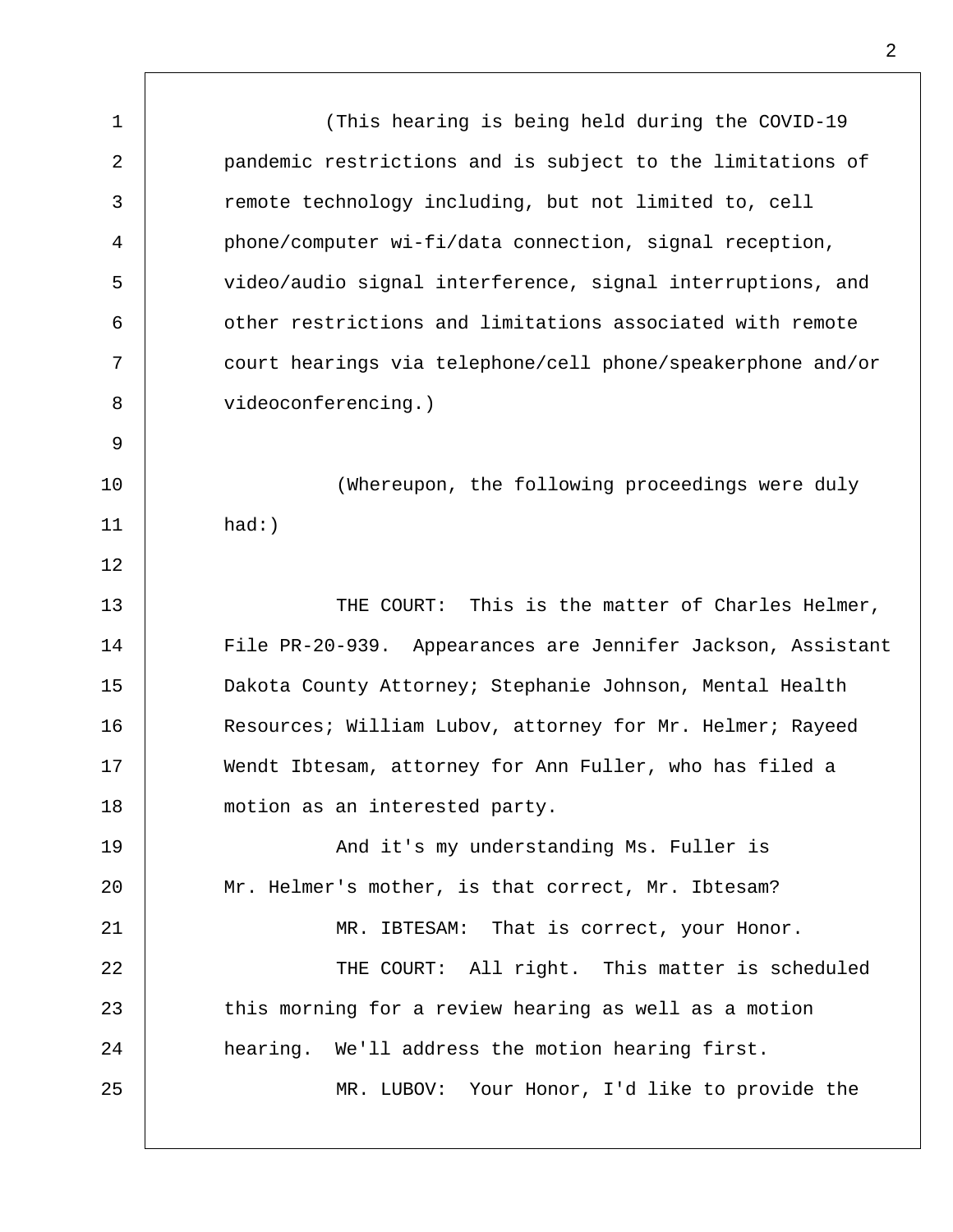1  $\overline{a}$ 3 4 5 6 7 8 9 10 11 12 13 14 15 16 17 18 19  $20^{\circ}$ 21 22 23 24 25 Court with some preliminary information before you hear the motion. THE COURT: I'm sorry, who was talking? MR. LUBOV: This is William Lubov. THE COURT: Okay. All right. Go ahead, Mr. Lubov. MR. LUBOV: Yes. I've had an opportunity to speak with Ms. Jackson about the issue of the continuing ECT, and my understanding is we are in agreement that a future application for ECT intervention for Mr. Helmer would be based upon a new petition rather than the existing order having to do with ECT. So in other words, that would not be activated without filing a new petition for ECT. Hopefully, I've correctly stated that, Ms. Jackson. MS. JACKSON: That's correct. At this time Mr. Helmer is not receiving any ECT treatments. In the event that any new ECT treatments would be recommended, we would file a new petition to begin an acute phase again anyway. So at this point in time for purposes of today and the motion, the County does not intend to ask for an extension of the ECT petition, and the ECT petition can be dismissed at this time. THE COURT: Okay. Thank you. Are there any other agreements? MR. LUBOV: Ms. Jackson and I have had discussions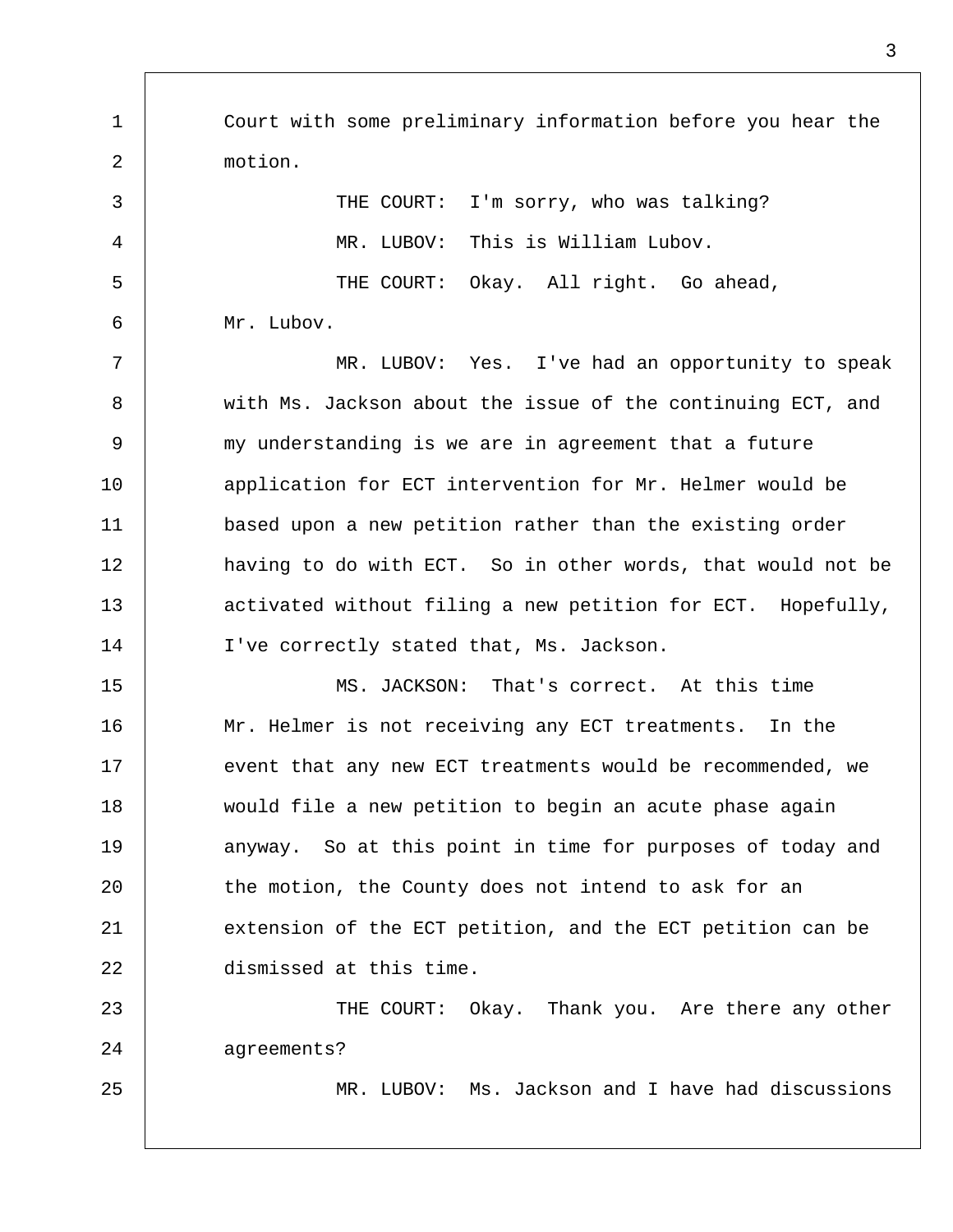regarding the extension of the commitment, and she's going to confer with the case manager. And our recommendation is to request on behalf of Mr. Helmer that the extension would not exceed six months.

1

 $\overline{a}$ 

3

4

8

17

18

5 6 7 THE COURT: All right. That's your understanding, Ms. Jackson, or is this -- is this an agreement or that, Ms. Jackson, you're in the process of negotiating on?

9 10 11 12 13 14 MS. JACKSON: Your Honor, I have had some discussions with the case manager very briefly this morning about the length of the extension, and I believe Ms. Johnson can confirm that we would be -- in terms of settlement for today, the County would be in agreement with a six-month extension of the commitment with the extension of the Jarvis as well.

15 16 THE COURT: All right. Mr. Lubov, is that your understanding?

MR. LUBOV: It is, your Honor.

THE COURT: Okay.

19  $20^{\circ}$ MR. LUBOV: And I thank Ms. Jackson for conferring with the case manager about this.

21 22 THE COURT: All right. Okay. That probably takes care of the review hearing then.

23 24 25 MR. LUBOV: I believe it does, your Honor. THE COURT: All right. Well, thank you for resolving that issue.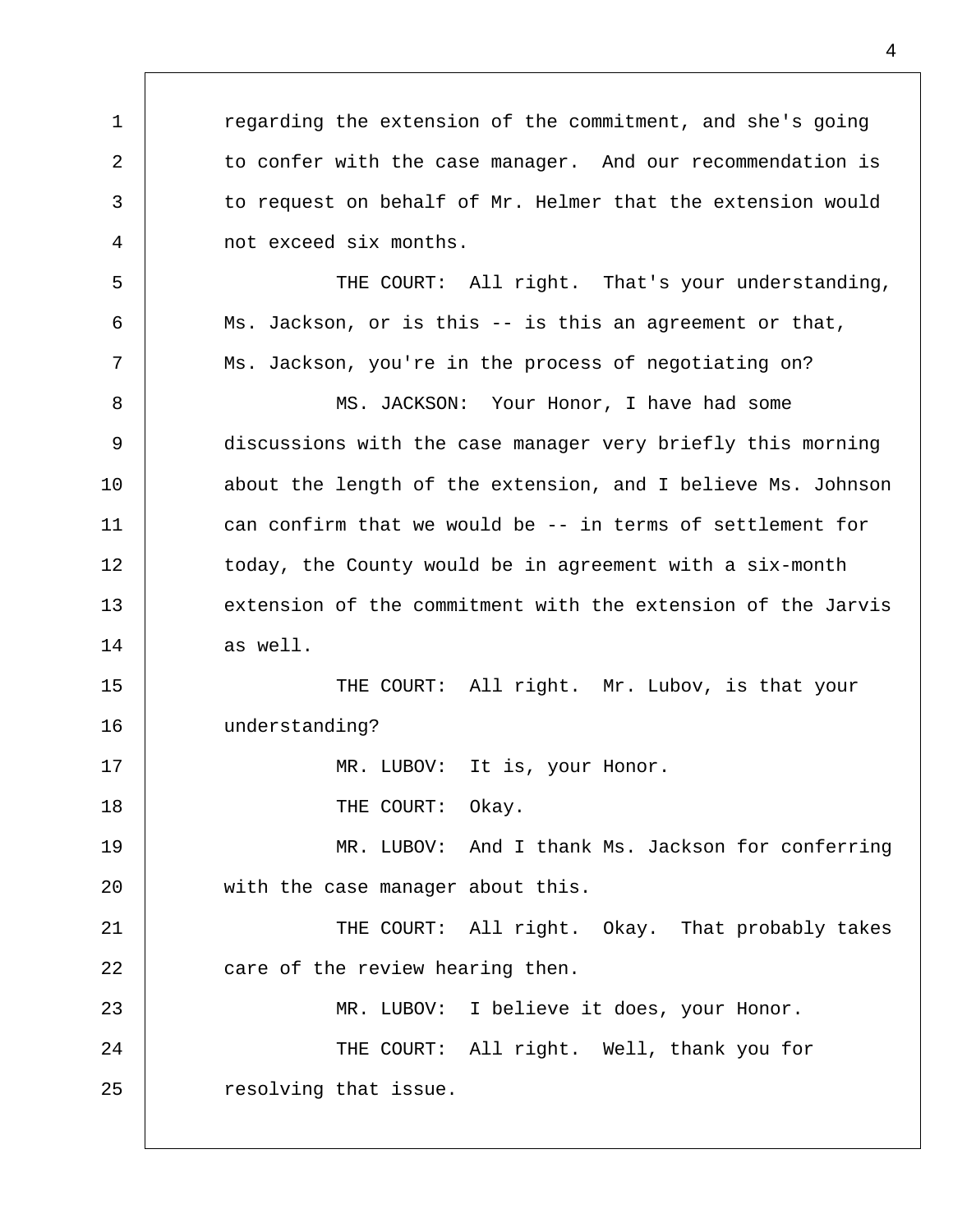So then we can address the motion, which, Mr. Ibtesam, that is your motion. Given the parties' agreement that was just entered and in particular with regard to the ECT hearing, does that make your motion on the ECT issue a moot point? MR. IBTESAM: Right. Right, your Honor. If the

1

2

3

4

5

6

7

8

9

10

23

24

25

County has agreed to not extend ECT without a further petition, then I suppose, as you stated, one of our two issues, we can let go of that, but there still remains the issue of neuroleptic medication.

11 12 13 14 15 THE COURT: Correct. All right. And I've reviewed at least the motion and the briefs. I haven't reviewed in detail the affidavits. But with regard to your motion then, Mr. Ibtesam, anything else you want to add or make an argument and record of?

16 17 18 19  $20^{\circ}$ 21 22 MR. IBTESAM: No, your Honor. I certainly don't want to waste your time this morning. Most of my arguments would have been just highlighting the arguments already stated in writing in the brief. Basically we do believe that we are entitled to an injunction; in short, because Mr. Helmer is irreparably harmed, his memory has been affected, his quality of life has been severely affected.

We do have at least three or four psychologists with extensive background in this research, in this area of law and psychology stating that the chance of relapse are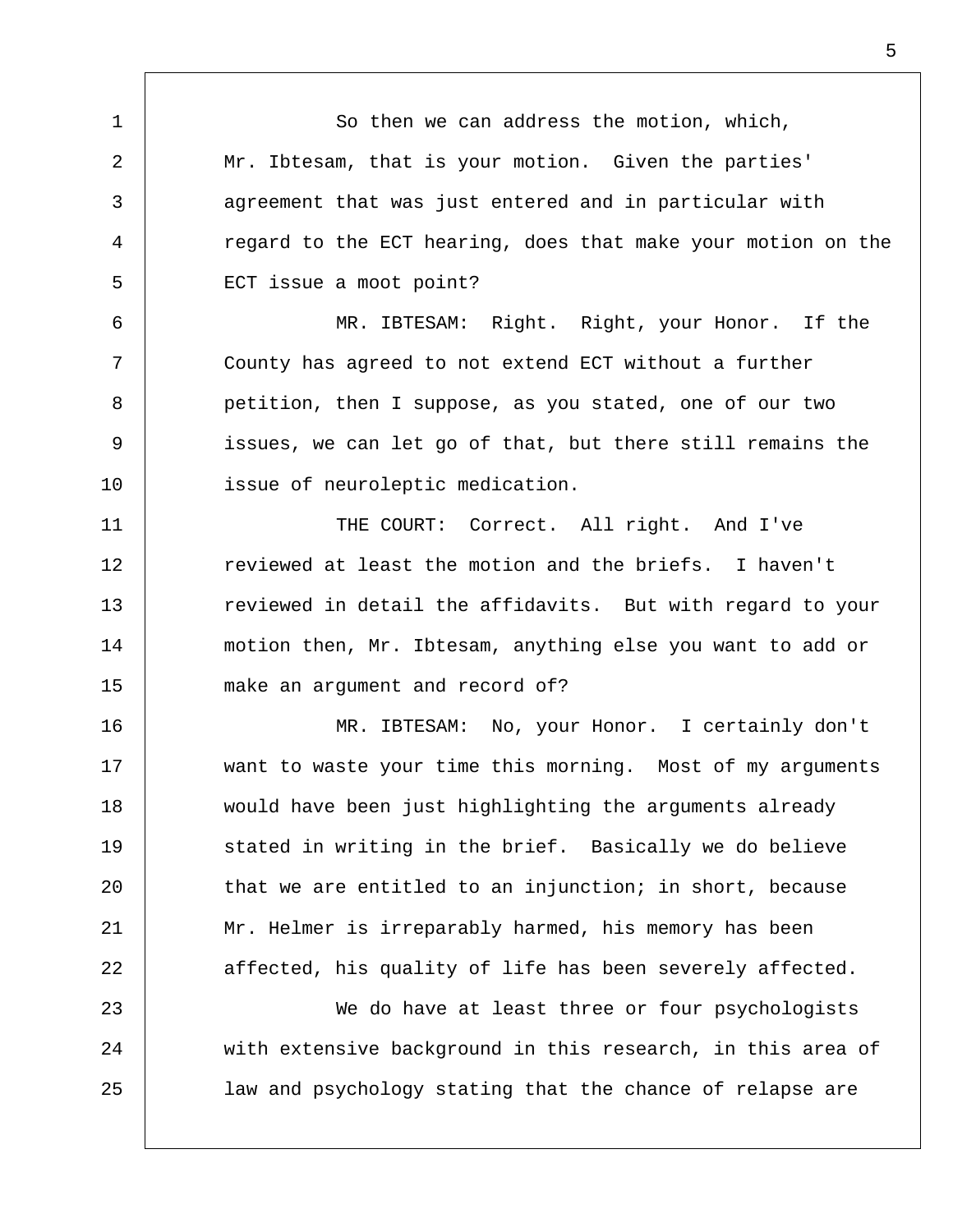extremely high for people on neuroleptic medication as well as long-term recovery is lower. We do see the intended - the negative effects happening in front of my eyes in Charles Helmer as well as the fact that no one else is going to be affected by this injunction if you were to grant it, and lastly, your Honor, public interest is not affected. So those are basically, in a nutshell, the four-factor test for preliminary injunction. But once again, your Honor, those are pretty much all stated in the brief.

1

2

3

4

5

6

7

8

9

10 11 12 13 14 15 THE COURT: Just a few questions here. It's an unusual proceeding to bring an injunction on a commitment matter. The order was issued, I believe, in December, and there was no appeal on that order. Is requesting an injunction a way of getting around the fact that it wasn't appealed?

16 17 18 19  $20^{\circ}$ 21 22 23 24 25 MR. IBTESAM: Your Honor, obviously, there's a deadline for appealing decisions, your Honor. Injunction, we do feel that at that point we hadn't really been able to see the effects of either ECT or the neuroleptic medication. As more and more weeks went by and time went by, both me, Ann Fuller, as well as the psychologist involved in this matter, we really saw the problems it had. So your Honor, now we're more -- I guess, you know, we are in possession of more information that puts us in a position to bring an injunction under Minnesota Statute 260E.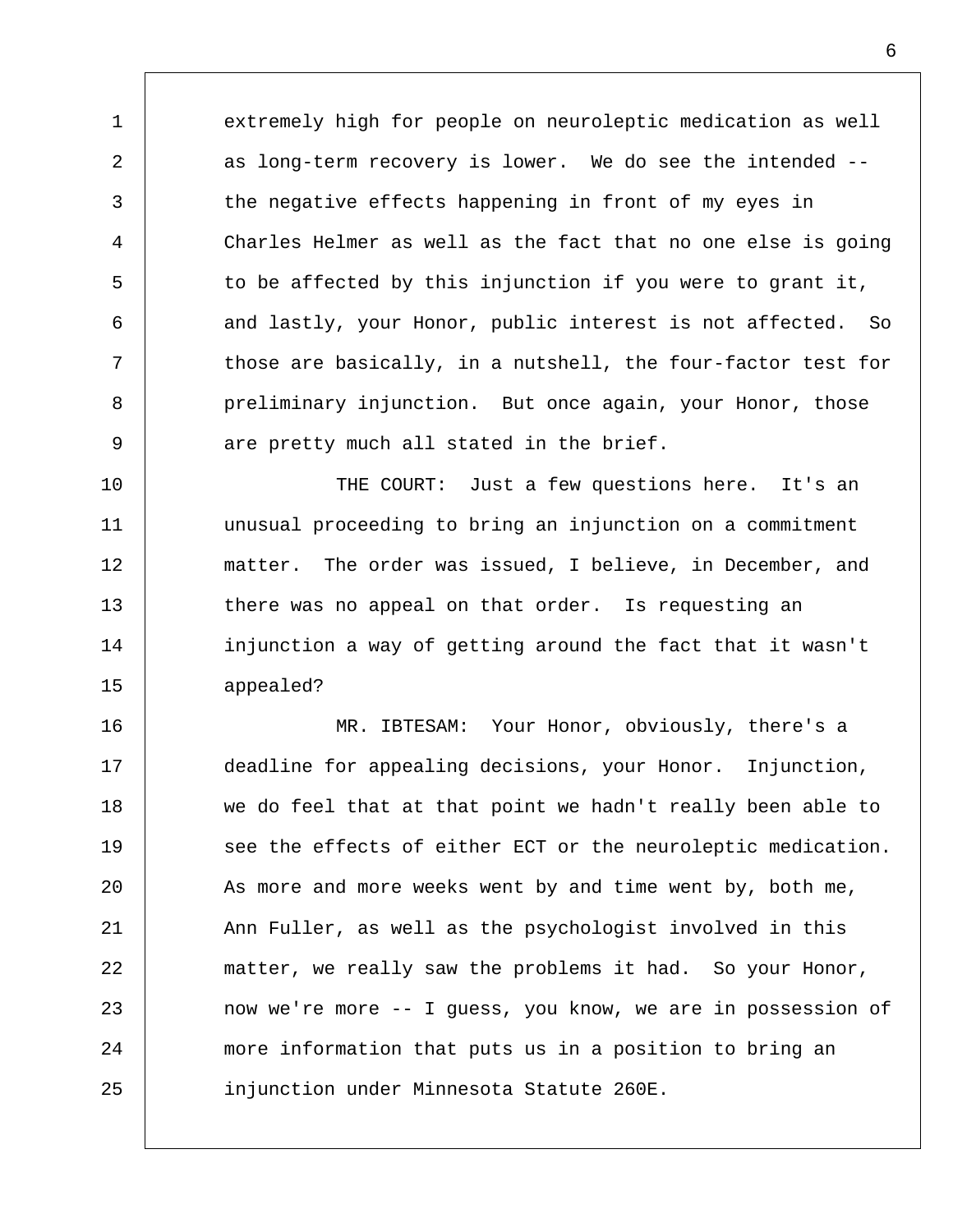1  $\overline{a}$ 3 4 5 6 7 8 9 10 11 12 13 14 15 16 17 18 19  $2.0$ 21 22 23 24 25 So in a nutshell, your Honor, we believe that the injunction is a valid response because we have more information now. THE COURT: All right. One of the affidavits is by Dr. Lee Coleman, who apparently reviewed some of Mr. Helmer's medical records and legal documents. Has Dr. Coleman interviewed or met with Mr. Helmer? MR. LUBOV: No. THE COURT: I'm sorry, that question was for Mr. Ibtesam. MR. IBTESAM: Your Honor, I would actually defer to -- I think it might have been Attorney Lubov that might have made a comment. He being Charles Helmer's lawyer, he particularly might have more information on that. But at the very least I know that all of the documents that we have listed to be reviewed, it was all reviewed, yeah. THE COURT: All right. Mr. Lubov, are you aware of whether Dr. Coleman has interviewed or met with Mr. Helmer? MR. LUBOV: I do not believe he has, but I don't know that definitively. THE COURT: All right. I did -- and I don't know if the parties received a copy; Mr. Helmer's father filed a letter with the court requesting that I appoint an uncle as his guardian. And apparently there is -- is there a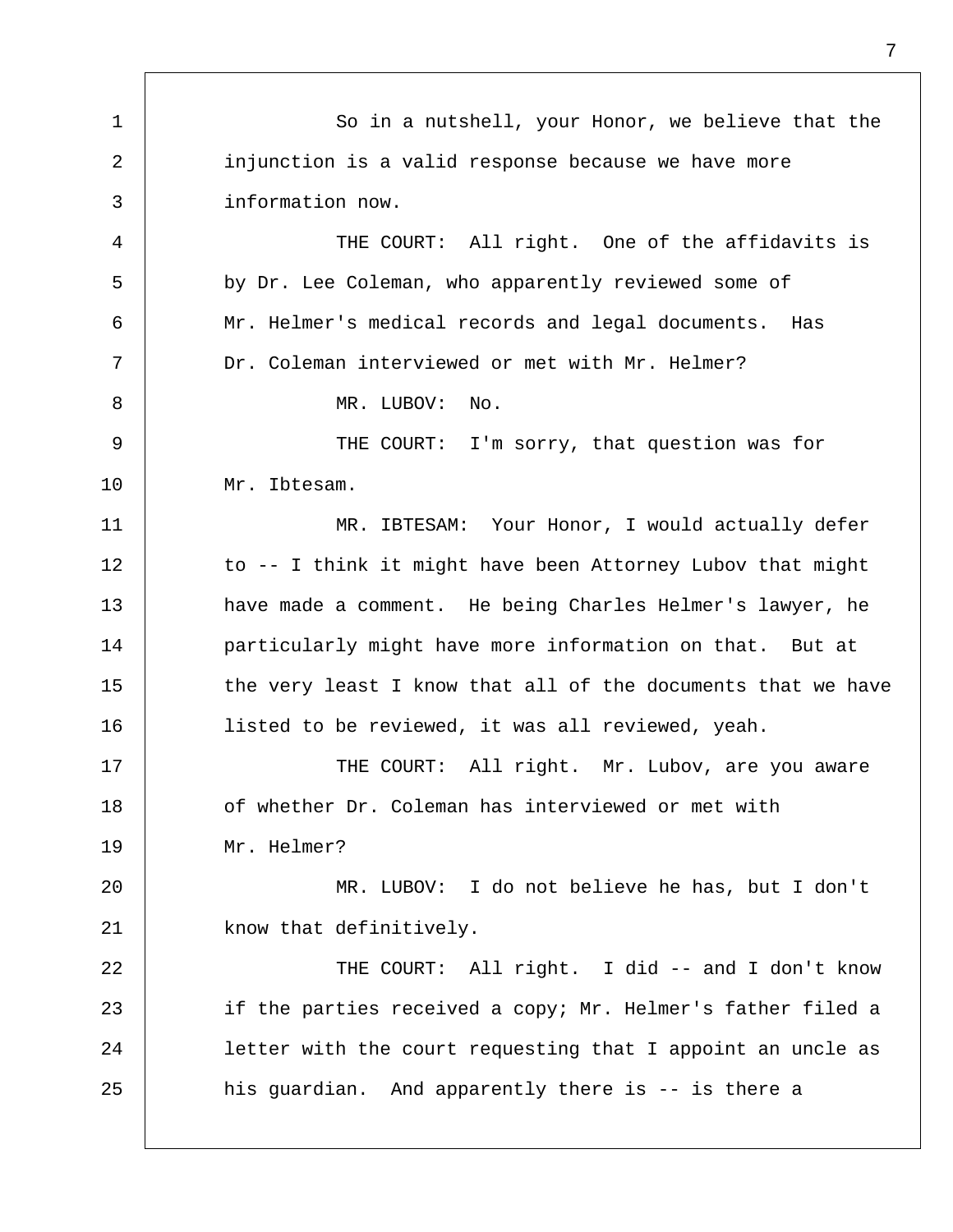guardianship proceeding pending, Mr. Ibtesam?

1

 $\overline{a}$ 

3

4

5

6

7

8

MR. IBTESAM: Your Honor, I am not retained for the guardianship matter, although my understanding as of a couple weeks was that I think Dakota Conservators was the guardian appointed after Ann Fuller voluntarily stepped down. But once again, your Honor, since I am not the lawyer for the guardianship matter itself, I am not in the best position to comment on that.

9 10 11 12 13 14 15 THE COURT: All right. Well, I assume everybody agrees I am not the appropriate judge to be addressing or appointing a guardian. That's a whole separate proceeding probably in front of the judge that handles those matters. But I just want to make the parties aware that there had been that request, and I'm simply not in a position to address the guardianship matter.

16 17 18 All right. Ms. Jackson, any -- well, Mr. Ibtesam, anything else that you wish to say in light of my questions? MR. IBTESAM: Nothing further.

19  $2.0$ 21 22 23 THE COURT: I guess one question I forgot to ask, if the injunction is granted, you know, you're asking for a preliminary and ultimately a permanent one, is that correct? MR. IBTESAM: Yes. THE COURT: If that's granted, I'm assuming that

24 25 would be in effect only as long as this commitment proceeding is in effect.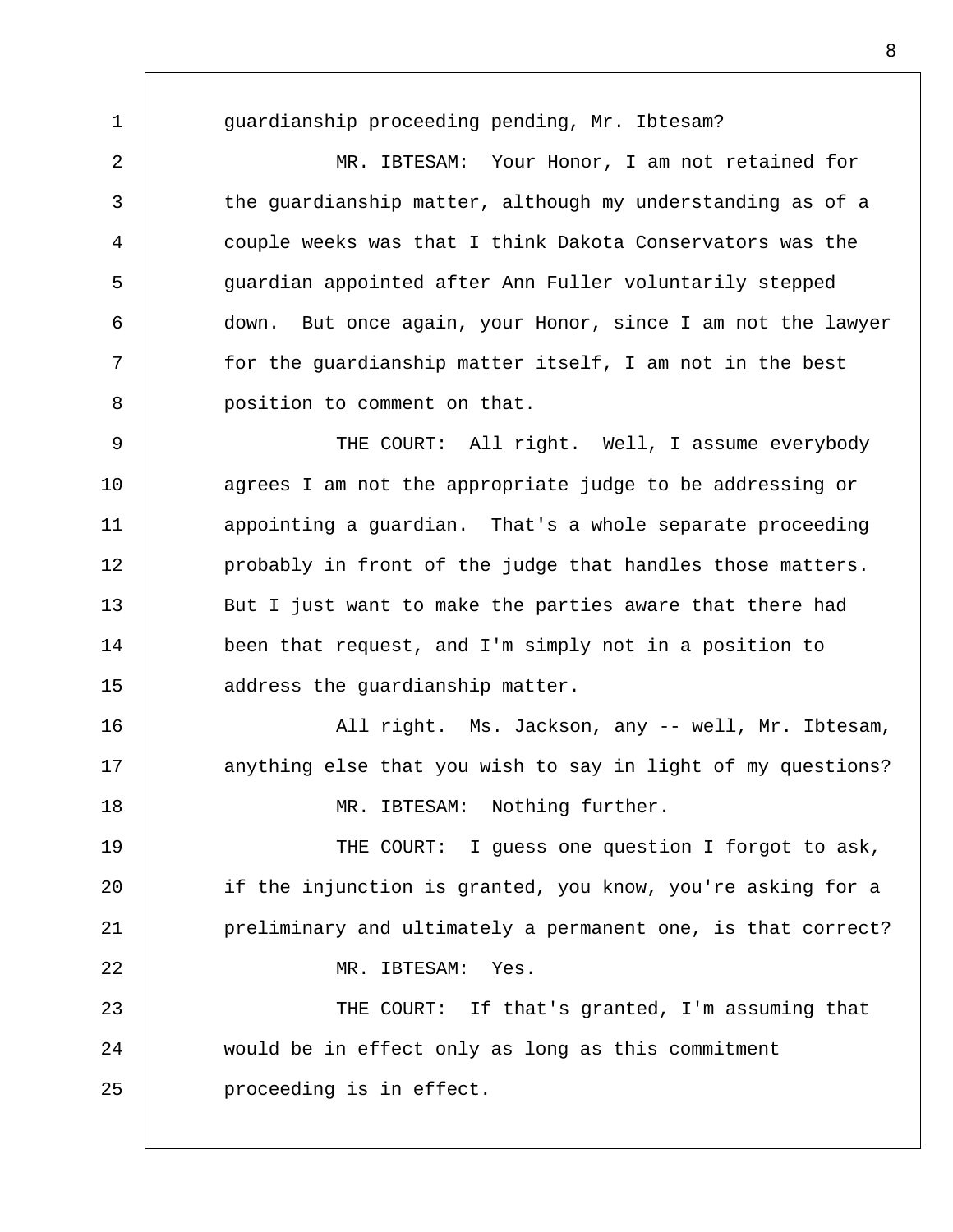1 2 3 4 5 6 7 8 9 10 11 12 13 14 15 16 17 18 19  $20^{\circ}$ 21 22 23 24 25 MR. IBTESAM: I believe so, because that would be the period that it would be applicable to. THE COURT: Right. So in other words, if that injunction is granted and ultimately the commitment is terminated and if there was a new commitment down the road for some reason, a new proceeding, the injunction would not be binding on any future commitment proceeding. MR. IBTESAM: Right now, your Honor, we are not asking for a binding on future proceedings. THE COURT: Okay. All right. Thank you. Ms. Jackson, anything further? MS. JACKSON: Your Honor, the County has filed a response to the motion. At this time we do believe that the Jarvis hearing was conducted in a fair manner. As the Court indicated, the appeal time has certainly run. It is very uncommon to see an injunction motion filed for the type of relief that is being sought today. And as the Court pointed out, the injunction would only be as long as the length of the commitment, which the Jarvis petition typically runs the same length as the petition, the Jarvis order. At this time Mr. Helmer has a treating psychiatrist. She is in the best position to determine which medications are better and work for Mr. Helmer. He seems to be responding. There has been some opposition by Mr. Helmer for the ECT treatments and medication, and she is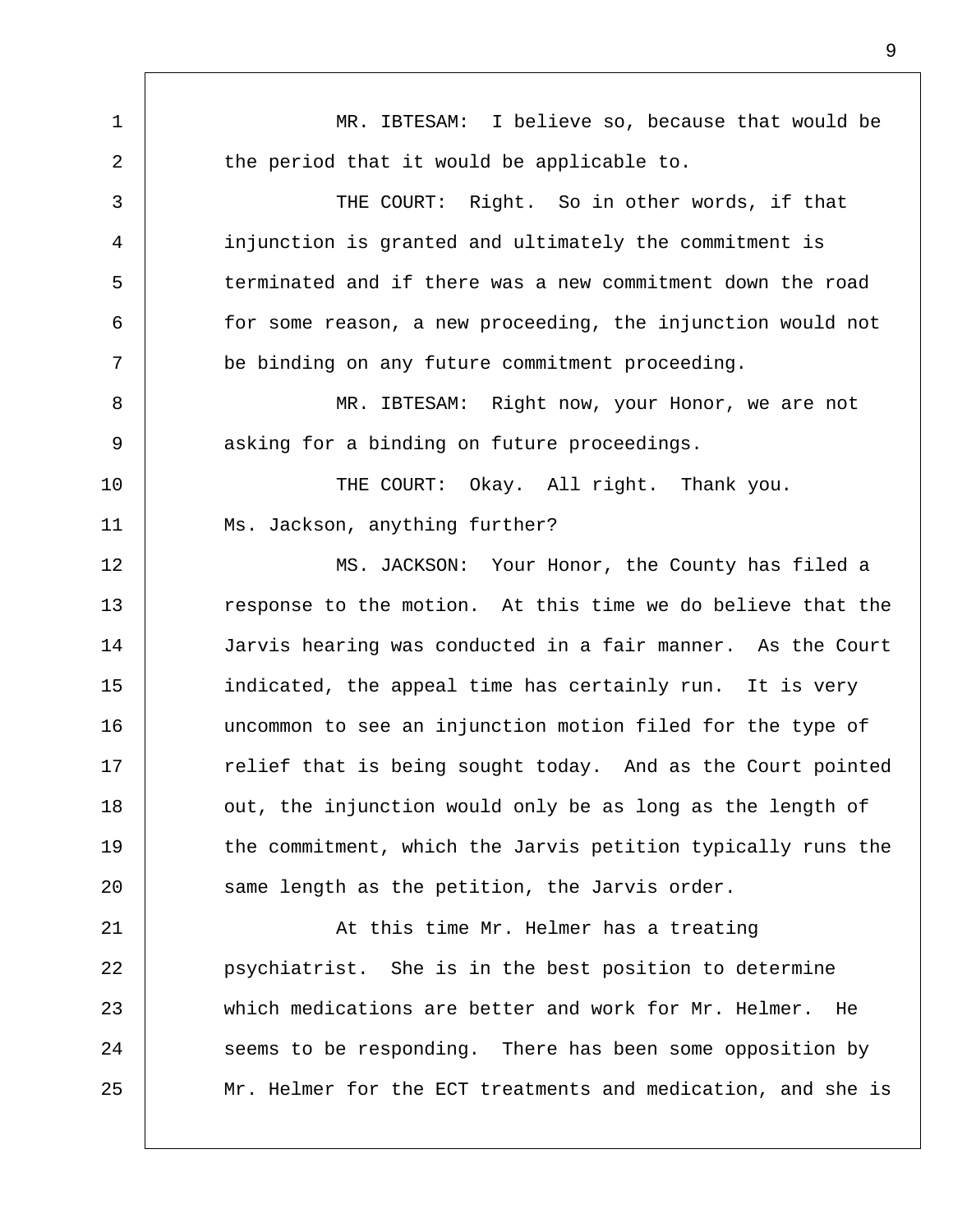doing her best to meet him where he is to try to determine what medication works best for him.

1

 $\overline{a}$ 

3

4

5

6

7

8

9

10

11

12

13

14

He seems to be responding to his current medication, which is a neuroleptic, which would be under the protection of the Jarvis order that was granted by the Court. We're asking the Court to allow the Jarvis order to remain in place so that Mr. Helmer can receive the neuroleptic medications that he needs. He seems to be responding to those medications, and the psychiatrist is in the best position to make those determinations. Although some medications do have risks, we do believe that the benefits do outweigh the risks for Mr. Helmer to have these medications so he can stabilize himself and remain in the community.

15 16 17 At this time we're asking that the motion for injunction be denied and that the Jarvis order remain in place for Mr. Helmer. Thank you.

18 19  $2.0$ 21 22 THE COURT: All right. And just to be clear, you had mentioned earlier that the case manager was working with Mr. Helmer on the medications and the ECT, but the ECT has come to an end and there will be no further, absent filing of a new petition, is that correct?

23 24 25 MS. JACKSON: That is correct. There is no intention to administer any further ECT treatments at this time for Mr. Helmer. And if that is the case, a new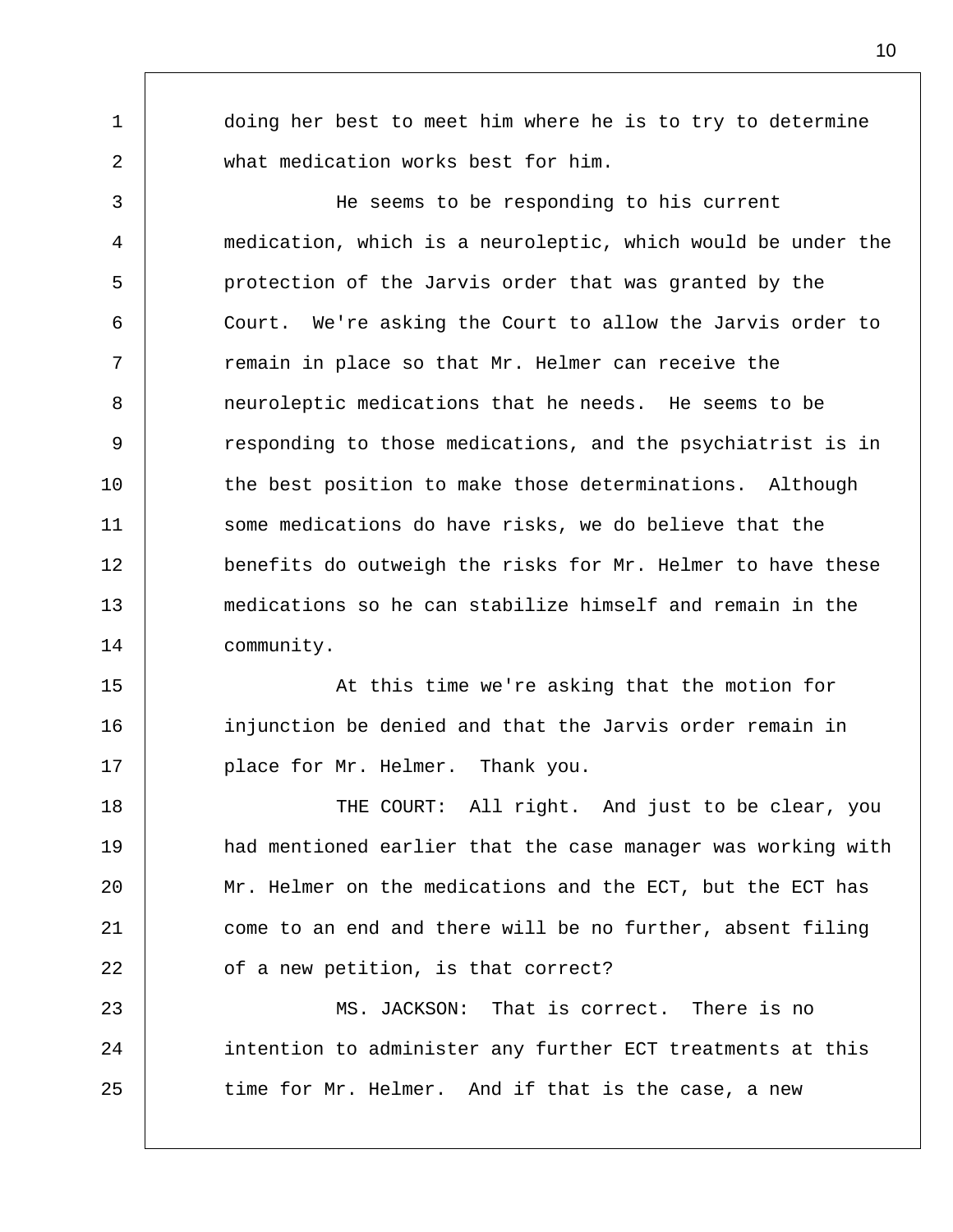1 2 3 4 5 6 7 8 9 10 11 12 13 14 15 16 17 18 19  $20^{\circ}$ 21 22 23 24 25 petition would be filed in the future. THE COURT: All right. Mr. Lubov, on behalf of your client, anything you wish to state on the record? MR. LUBOV: In a rare instance of me not commenting, I take no position on the motion. THE COURT: Okay. All right. Thank you. Anything further, Counsel? MR. LUBOV: No, your Honor. THE COURT: All right. Then on the motion for injunction, I'll take it under advisement, look things over, and try to get an order out as soon as I can. Thank you for appearing. MR. LUBOV: Thank you, your Honor. MS. JACKSON: Thank you. THE COURT: All right. That will conclude these proceedings. (Whereupon, this matter was concluded.)